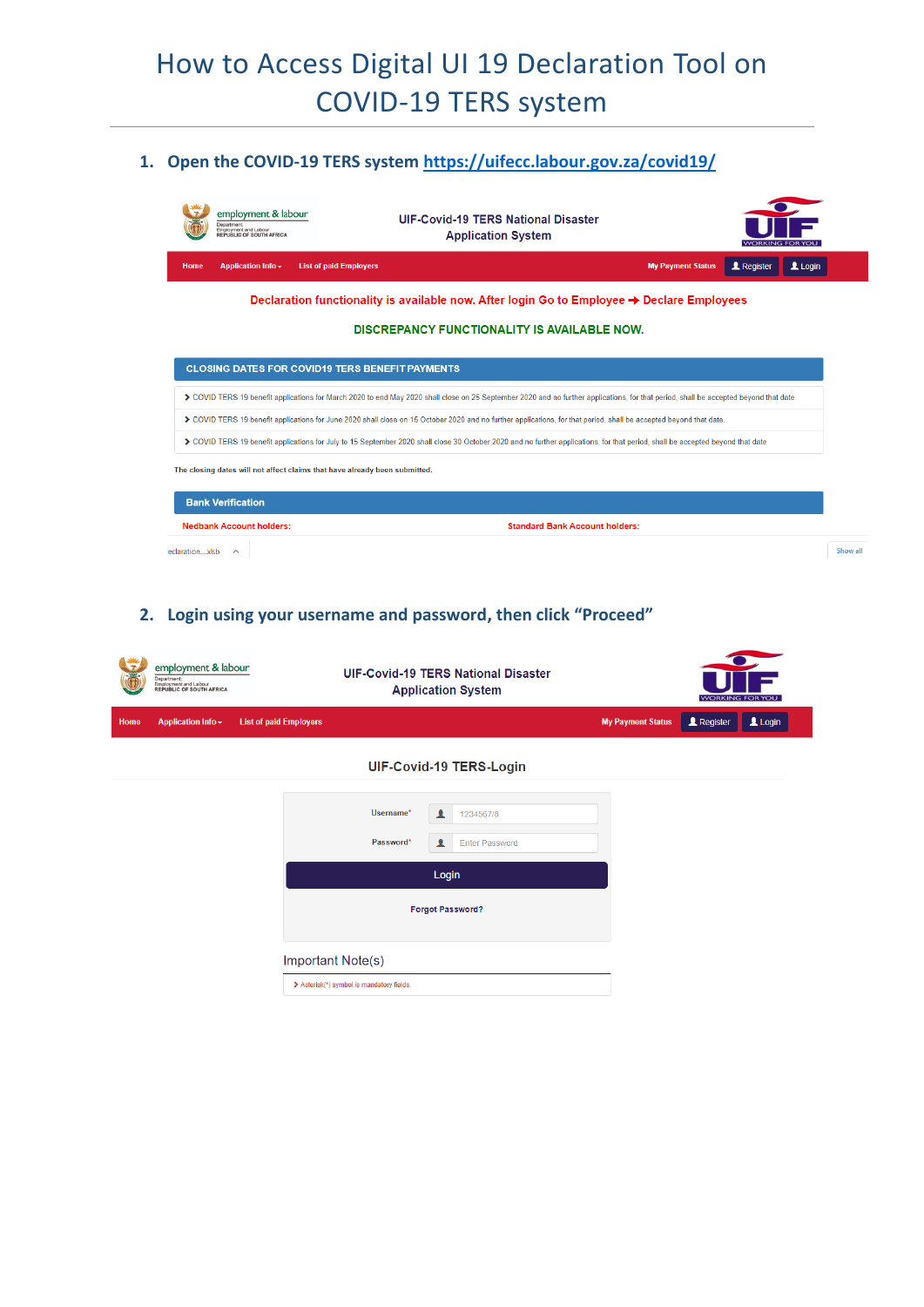**3. Select "Employee" from the Menu options and then select "Declare Employees (Digital UI.19)"**



#### **4. Click "Digital UI 19 User Guide"**

|                                                                                                                                        | employment & labour<br>Employment and Lebour<br>REPUBLIC OF SOUTH AFRICA                                      | <b>UIF-Covid-19 TERS National Disaster</b><br><b>Application System</b> |              |                    |                                 | <b>WORKING FOR YOU</b> |                              |            |
|----------------------------------------------------------------------------------------------------------------------------------------|---------------------------------------------------------------------------------------------------------------|-------------------------------------------------------------------------|--------------|--------------------|---------------------------------|------------------------|------------------------------|------------|
| Home                                                                                                                                   | <b>Application Info -</b>                                                                                     | <b>Employer Details -</b>                                               | $Emplovee -$ | Discrepancy $\sim$ | <b>Payment Breakdown Report</b> | <b>Status</b>          | My Account(1516724/1) $\div$ | $E+Logout$ |
|                                                                                                                                        | <b>Declare Employees (Digital UI.19)</b><br>Digital UI.19 User Guide<br>Declare Employees(Digital UI.19)<br>3 |                                                                         |              |                    |                                 |                        |                              |            |
| Please fill in your employees details in the downloaded Excel Without modifying the template and send it to -<br>DecTest@labour.gov.za |                                                                                                               |                                                                         |              |                    |                                 |                        |                              |            |

#### **5. Download "Digital UI 19 User Guide"**

|      | employment & labour<br>Department:<br>Employment and Labour<br>REPUBLIC OF SOUTH AFRICA |                           | <b>UIF-Covid-19 TERS</b><br><b>Applicatio</b> |                  |
|------|-----------------------------------------------------------------------------------------|---------------------------|-----------------------------------------------|------------------|
| Home | <b>Application Info -</b>                                                               | <b>Employer Details +</b> | $Emplovee -$                                  | <b>Discrepan</b> |
|      |                                                                                         |                           | <b>Declare Employe</b>                        |                  |
|      |                                                                                         |                           | Digital UI.19 User Guide                      |                  |

Please fill in your employees details in the downloaded<br>DecTest@la

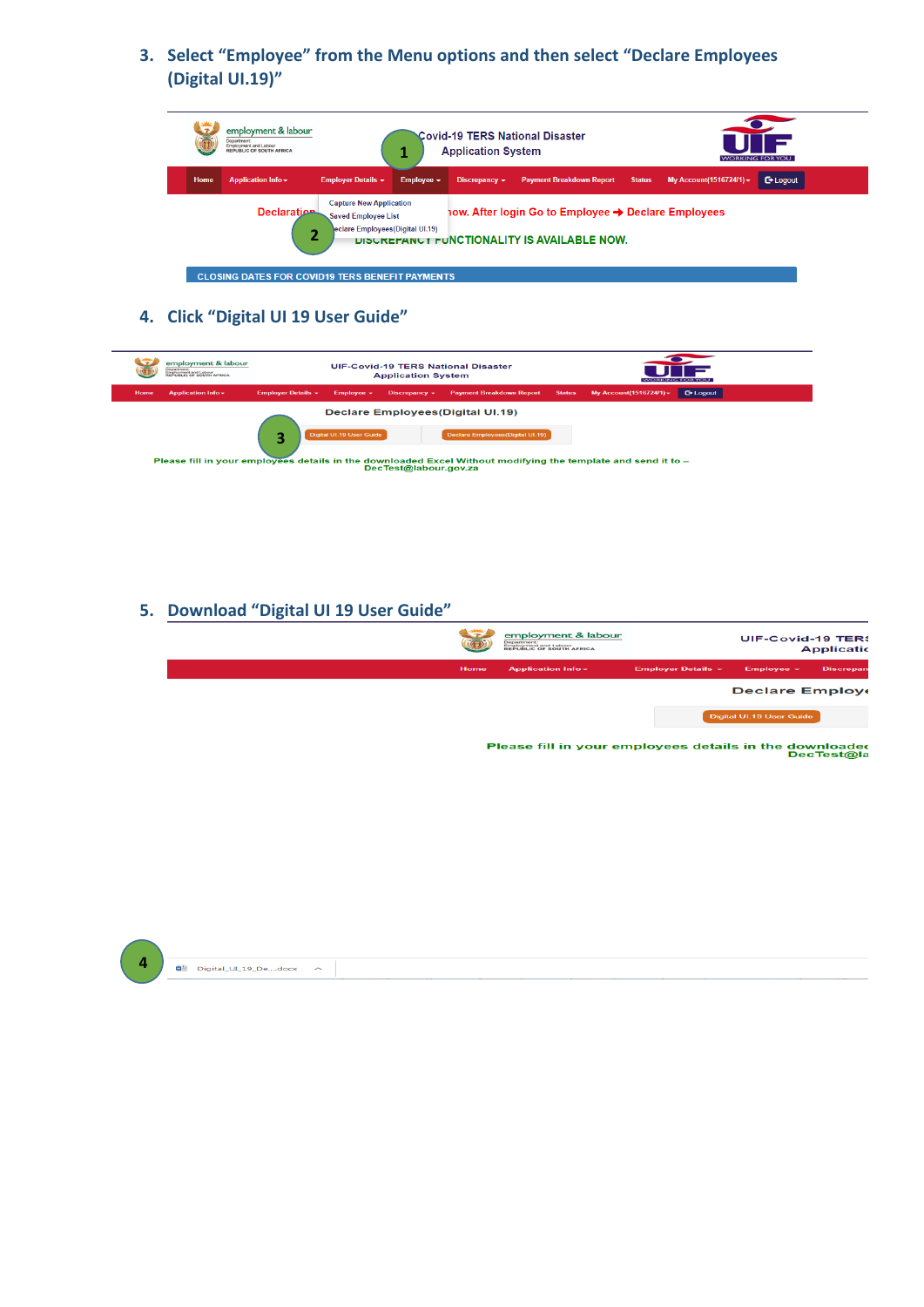**6. Click "Declare Employees (Digital UI.19)".**



**7. Download and save the Excel file**

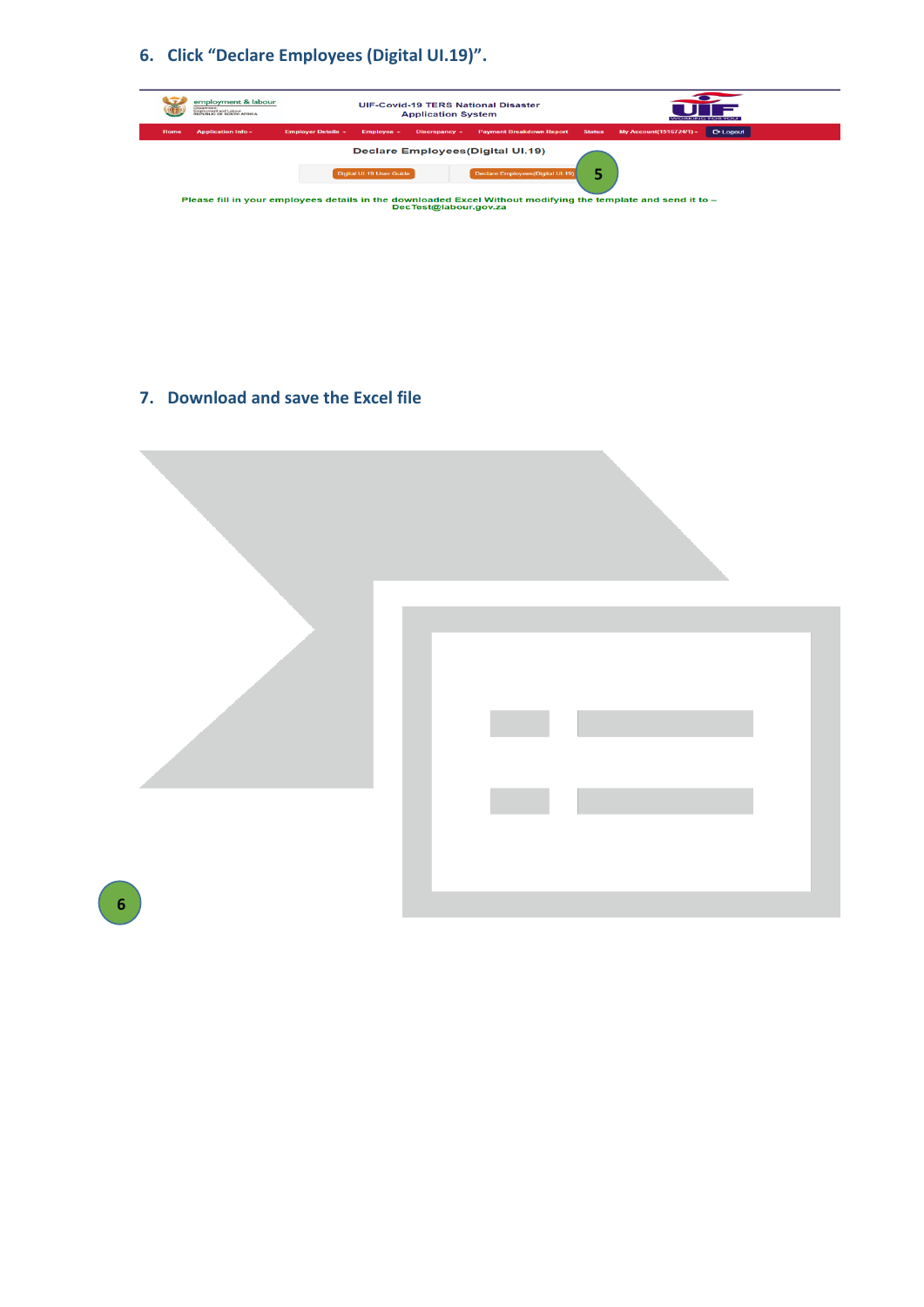## **Extremely Important Instructions:**

- **1. Use the Excel Template from TERS website. Do not copy and create a new file.**
- **2. Do not change the structure of the Excel file.**
- **3. Leave the PAYE Number blank, if not applicable. Do not delete the column.**
- **4. Fields marked with \* in the spreadsheet are mandatory and must be completed.**
- **5. All date formats should be YYYY-MM-DD (2020-01-15).**
- **6. ID Number should not exceed 13 characters and should be without spaces. Adding spaces will discard the record.**
- **7. Do not add spaces in any field between values.**
- **8. The values of remuneration should not be comma separated. Example – 26000.90 and not 26,000.90.**
- **9. The UI Reference number is the 8-digit number in the format (1234567/8) and not the U-number. The UIF reference number within the File should always have '/'. The UIF reference number without the / is not recognized.**
- **10. No spaces should be anywhere in or between values.**
- **11. Only 1 excel file can be accepted per email, Do not send more than one excel file**
- **12. The excel file MUST NOT contain more than 1999 employees.**
- **13. The excel file must be sent to<mailto:digitalui19@LABOUR.gov.za>**

| <b>SHEET</b>    | <b>COLUMN NAME</b>              | <b>DATA TYPE</b> | <b>MAXIMUM LENGTH/REQUIREMENTS</b>                              |  |  |
|-----------------|---------------------------------|------------------|-----------------------------------------------------------------|--|--|
| <b>Creator</b>  | Record Type                     | Character        | 4 ( Predefined value - UICR) *CAPITAL LETTERS                   |  |  |
|                 | Format Type                     | Character        | 2 (Predefined value - U1) *CAPITAL LETTERS                      |  |  |
|                 | Version No                      | Character        | 3 (Predefined value - E03) *CAPITAL LETTERS                     |  |  |
|                 | <b>UIF Ref Number</b>           | Character        | 9 (including '/' character) example:1234567/8                   |  |  |
|                 | <b>LIVE Indicator</b>           | Character        | 4 ( Predefined value - LIVE) *CAPITAL LETTERS                   |  |  |
|                 | ID Number                       | Numeric          | 13 digits                                                       |  |  |
|                 | <b>Contact Number</b>           | Numeric          | 10 digits                                                       |  |  |
|                 | E-mail id                       | Character        | 120 must be valid and include @ and.                            |  |  |
|                 | Payroll month                   | Numeric          | 6 - YYYYMM                                                      |  |  |
|                 |                                 |                  |                                                                 |  |  |
| <b>Employee</b> | Record Type                     | Character        | 4 ( Predefined value - UIWK) *CAPITAL LETTERS                   |  |  |
|                 | <b>UIF Ref Number</b>           | Character        | 9 (including '/' character) example:1234567/8                   |  |  |
|                 | ID Number                       | Numeric          | 13 digits                                                       |  |  |
|                 | Surname                         | Character        | 120                                                             |  |  |
|                 | <b>First Name</b>               | Character        | 120                                                             |  |  |
|                 | Date Of Birth                   | Date             | YYYY-MM-DD Only - allowed as separator                          |  |  |
|                 | <b>Employment Start Date</b>    | Date             | YYYY-MM-DD Only - allowed as separator                          |  |  |
|                 | <b>Employment End Date</b>      | Date             | YYYY-MM-DD Only - allowed as separator                          |  |  |
|                 | <b>Employment Status</b>        | Character        | Select one of the option available from dropdown                |  |  |
|                 | Reason for Non-<br>Contribution | Character        | Select one of the option available from dropdown, if applicable |  |  |
|                 | <b>Gross Taxable Income</b>     | Numeric          | 13,2 (no comma separator OR Space in value) Must be 00.00       |  |  |
|                 | Remuneration Subject to<br>UIF  | <b>Numeric</b>   | 13,2 (no comma separator OR Space in value) Must be 00.00       |  |  |
|                 | <b>UIF Contribution</b>         | <b>Numeric</b>   | 13,2 (no comma separator OR Space in value) Must be 00.00       |  |  |
|                 | <b>Branch Code</b>              | Character        | 10                                                              |  |  |

### **Column Requirements:**